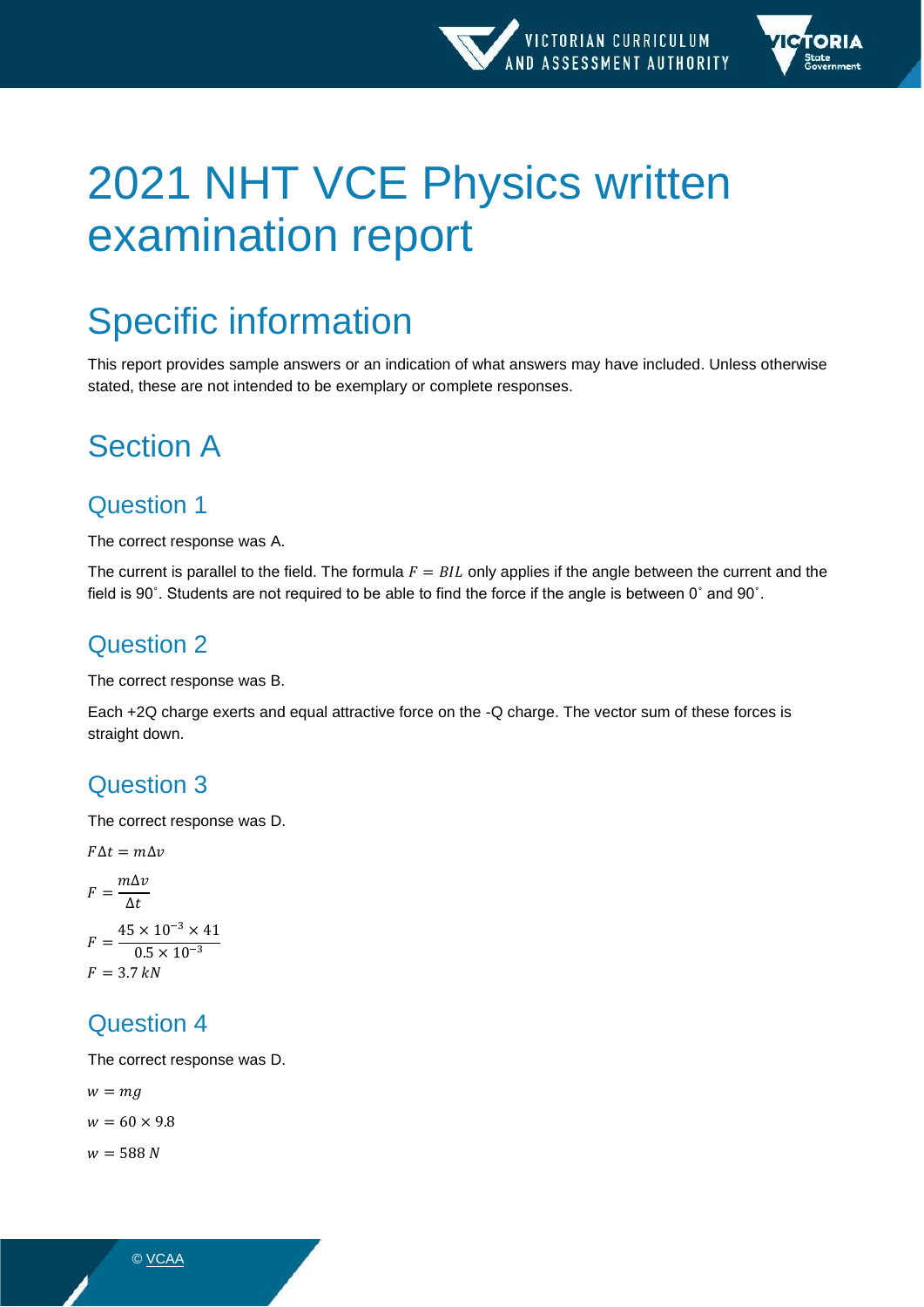The correct response was B.

The period of the orbit is given by  $T = \sqrt{\frac{4\pi^2 r^3}{GM}}$  $\frac{n}{GM}$ .

The period is determined by the radius and the mass of the central body. It is independent of the mass of the satellite.

### Question 6

The correct response was D.

 $V_{n-n} = 2 \times V_{RMS} \times \sqrt{2}$  $V_{n-n} = 2 \times 240 \times \sqrt{2}$  $V_{p-p} = 680 V$ 

#### Question 7

The correct response was B.

Power loss is proportional to  $I^2$ . Transformers allow power to be transmitted at high voltages and low currents.

### Question 8

The correct response was C.

The halving of the period and the doubling of the voltage is consistent with doubling the speed of rotation according to the formula:  $\varepsilon = \frac{\Delta \Phi}{\Delta t}$  $\frac{\Delta \Psi}{\Delta t}$ .

### Question 9

The correct response was A.

The lower end of the solenoid is experiencing an increase in upwards flux. Lenz's law states that the induced current will produce an increase in flux downwards. Using the right-hand grip rule the current will flow from right to left in the coils as viewed in the diagram. If the solenoid is viewed from above, the current will be flowing clockwise.

### Question 10

The correct response was C.

The distance travelled is the horizontal velocity multiplied by the time of flight.

 $x = 8 \times cos30 \times 1$ 

 $x = 6.9 m$ 

### Question 11

The correct response was D.

If air resistance is taken into consideration, then there is both a sideways force (resistance) as well as a vertical force (gravitational). D is the only option that demonstrates both these forces.

© <mark>VCAA</mark> Page 2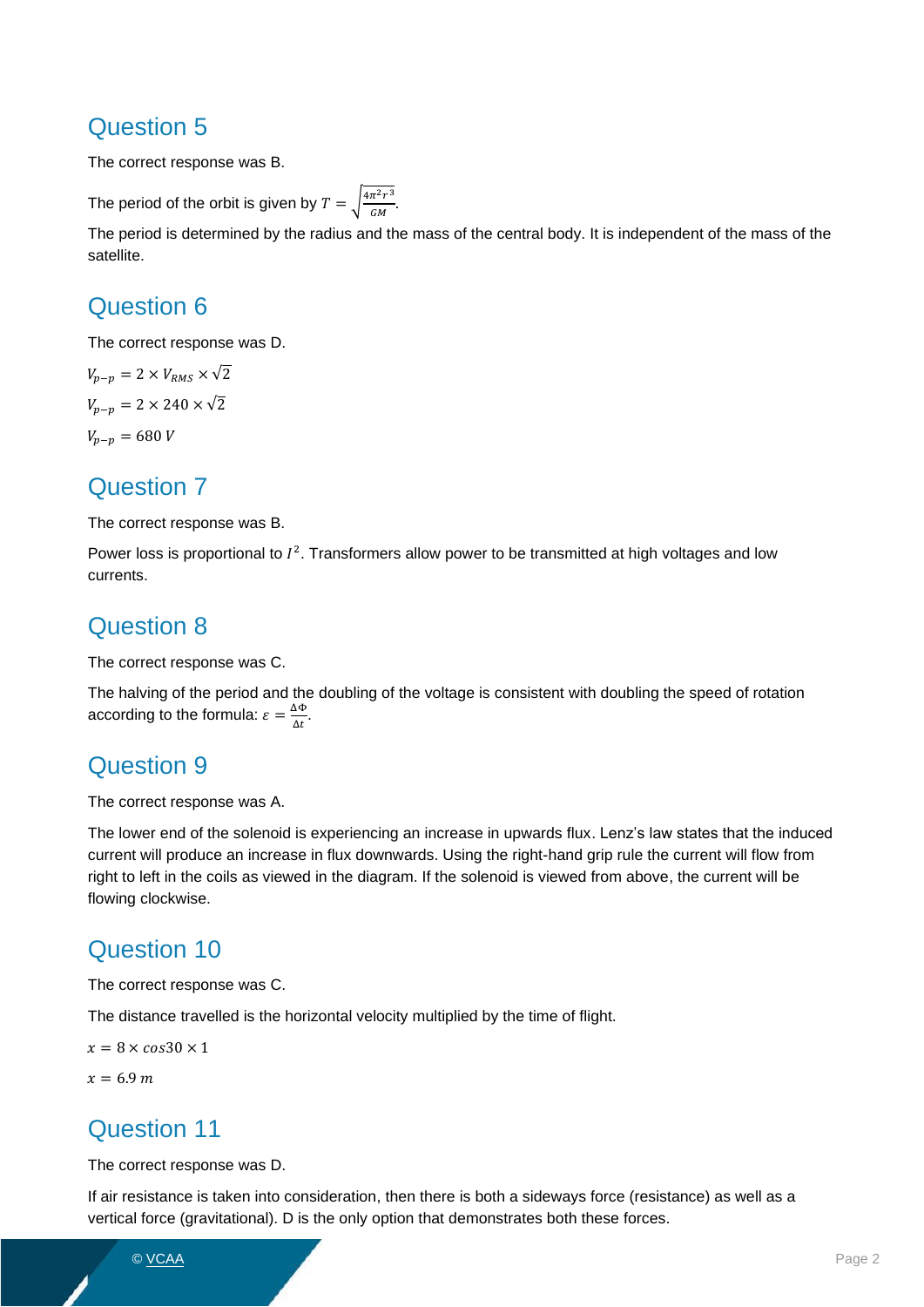The correct response was D.

The maximum acceleration occurs where there is maximal force. This occurs at the bottom of the motion. All other options are false.

### Question 13

The correct response was D.

The description of the clock as stationary indicated that it too is travelling at 0.943c ( $\gamma = 3.00$ ). The description of the time interval of 75.0 sec as a proper time indicates that the clock is operating as expected in its frame of reference. However, the clock is moving in Joanna's frame of reference so she will observe dilated time on the clock.

 $t = t_0 \gamma$  $t = 75.0 \times 3.00$  $t = 225$  sec

### Question 14

The correct response was A.

Point P is a node. Nodes are the result of destructive interference.

### Question 15

The correct response was A.

Polarisation is dependent on the orientation of the waves; hence, it supports the wave model of light.

### Question 16

The correct response was B.

The spacing of the bands is given by the formula:  $w = \frac{\lambda L}{d}$  $\frac{d}{d}$ .

Therefore, if lambda is decreased (green light has a shorter wavelength than red light) then the width, w, will also decrease.

### Question 17

The correct response was B.

$$
\lambda_d = \frac{h}{mv}
$$
  

$$
\lambda_d = \frac{6.63 \times 10^{-34}}{1.67 \times 10^{-27} \times 2.0 \times 10^3}
$$

 $\lambda_d = 2.0 \times 10^{-10} m$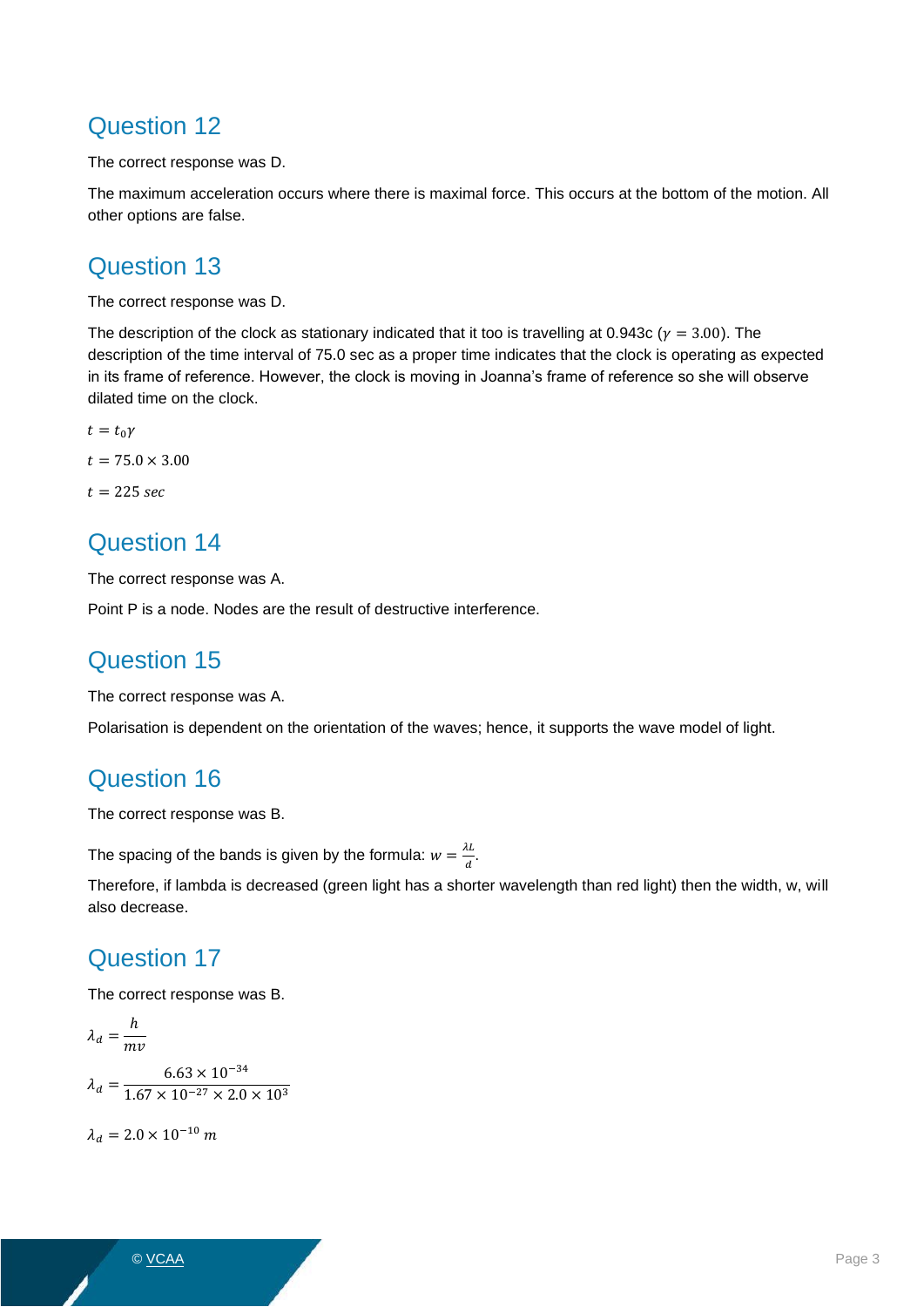The correct response was C.

C is the only option that is not a finding of the photoelectric effect experiment.

### Question 19

The correct response was B.

The independent variable value is selected by the investigator. The dependent variable is measured by the investigator.

### Question 20

The correct response was A.

 $E = mc^2$  $\Delta m = \frac{3.6 \times 10^{-13}}{(2 \times 10^{8})^2}$  $(3 \times 10^8)^2$  $\Delta m = 4 \times 10^{-30} kg$ The final mass will be  $M_i - 4 \times 10^{-30}$  kg

## Section B

### Question 1a

The sphere will move up. The sphere is negatively charged, and the upper plate is positively charged.

#### Question 1b

$$
F = \frac{qV}{d}
$$
  

$$
F = \frac{(2.7 \times 10^{-6}) \times (15.5)}{2.0 \times 10^{-3}}
$$

 $F = 0.021 N$ 

### Question 2a

 $qV=\frac{1}{2}$  $\frac{1}{2}mv^2$ 

$$
V = \frac{0.5 \times (9.1 \times 10^{-31}) \times (2.0 \times 10^7)^2}{1.6 \times 10^{-19}}
$$

 $V = 1.1kV$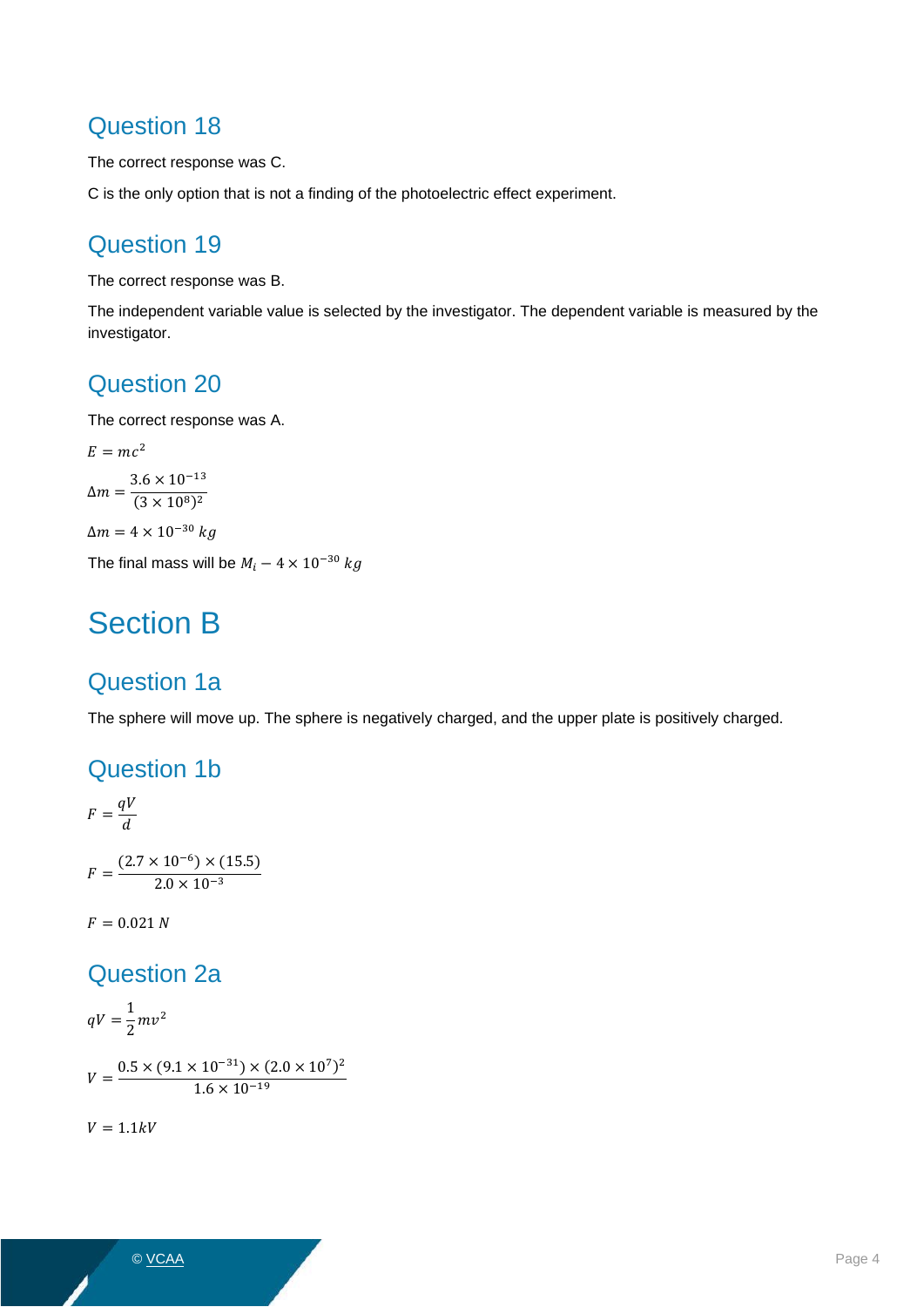### Question 2b

The magnetic force acting on the electron is always perpendicular to the electrons velocity and has a constant magnitude.

### Question 2c

 $Bqv = \frac{mv^2}{r^2}$  $\boldsymbol{r}$  $r = \frac{9.1 \times 10^{-31} \times 2.0 \times 10^7}{1.6 \times 10^{-19} \times 2.5 \times 10^{-7}}$  $1.6 \times 10^{-19} \times 2.5 \times 10^{-3}$ 

 $r = 0.046 m$ 

#### Question 3a

 $F = \frac{GMm}{m^2}$  $r^2$  $F = \frac{6.67 \times 10^{-11} \times 5.98 \times 10^{24} \times 7.35 \times 10^{22}}{(2.94 \times 10^{8})^2}$  $(3.84 \times 10^8)^2$  $F = 1.99 \times 10^{20} N$ 

### Question 3b

The orbital period will increase.

The ratio  $\frac{R^3}{T^2}$  $\frac{\pi}{T^2}$  is constant for all satellites orbiting the earth. As R increases, T will also increase.

### Question 4a

A downwards arrow as shown.



### Question 4b

The role of the split ring commutator is to reverse the direction of the current every half turn to maintain a constant direction of rotation.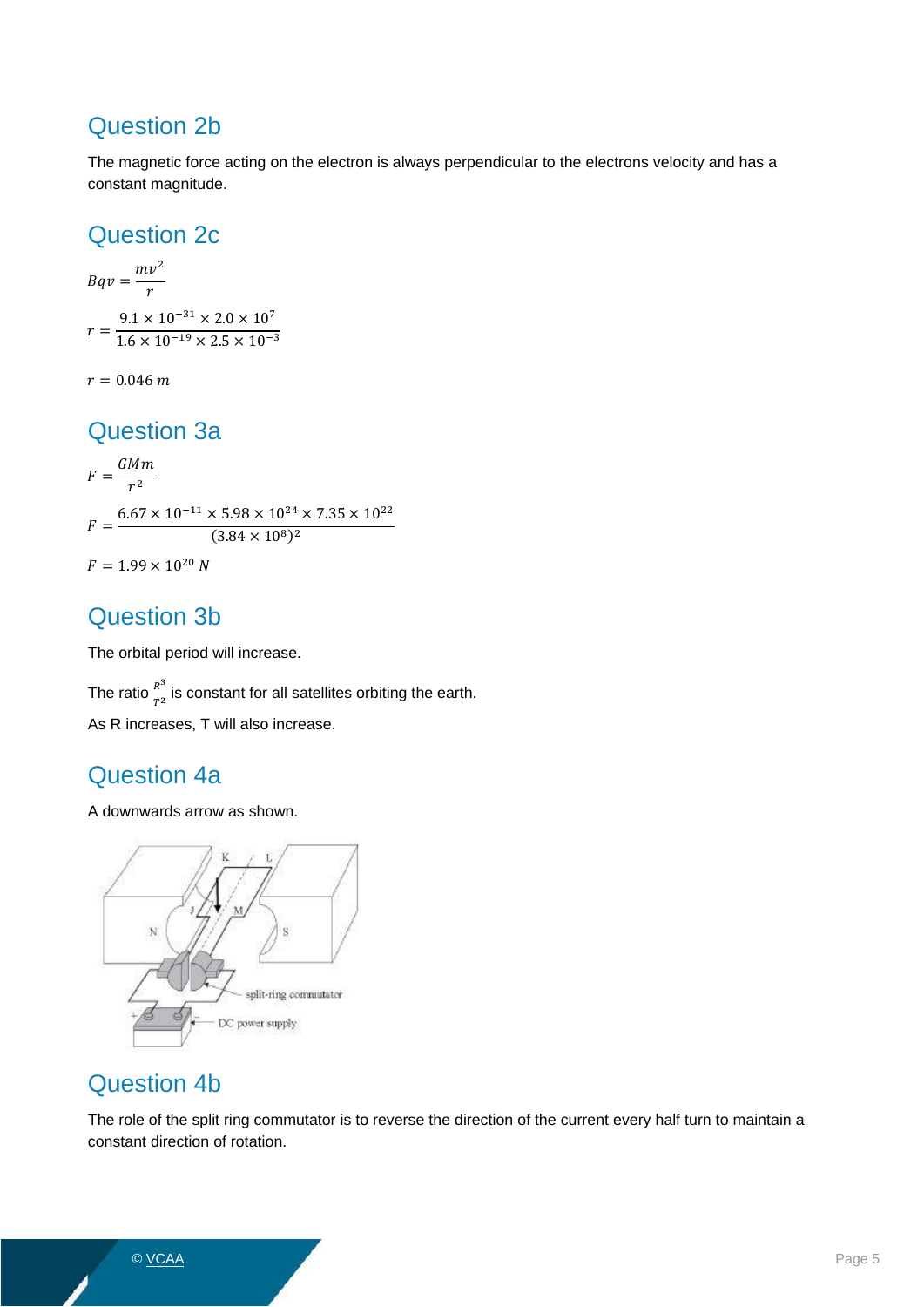

### Question 6a

The slip rings maintain a continuous electrical connection with the spinning loop and are used when an AC output is required.

### Question 6b

 $\Phi = BA$  $Φ = 0.20 × 0.02 × 0.03$  $\Phi = 1.2 \times 10^{-4} \, Wb$ 

### Question 6c

$$
f = \frac{1}{T_1}
$$

$$
f = \frac{1}{0.2}
$$

$$
f = 5 Hz
$$

### Question 6d



### Question 7a

An ideal transformer is one where no power is lost, that is,  $P_{primary} = P_{secondary}$ .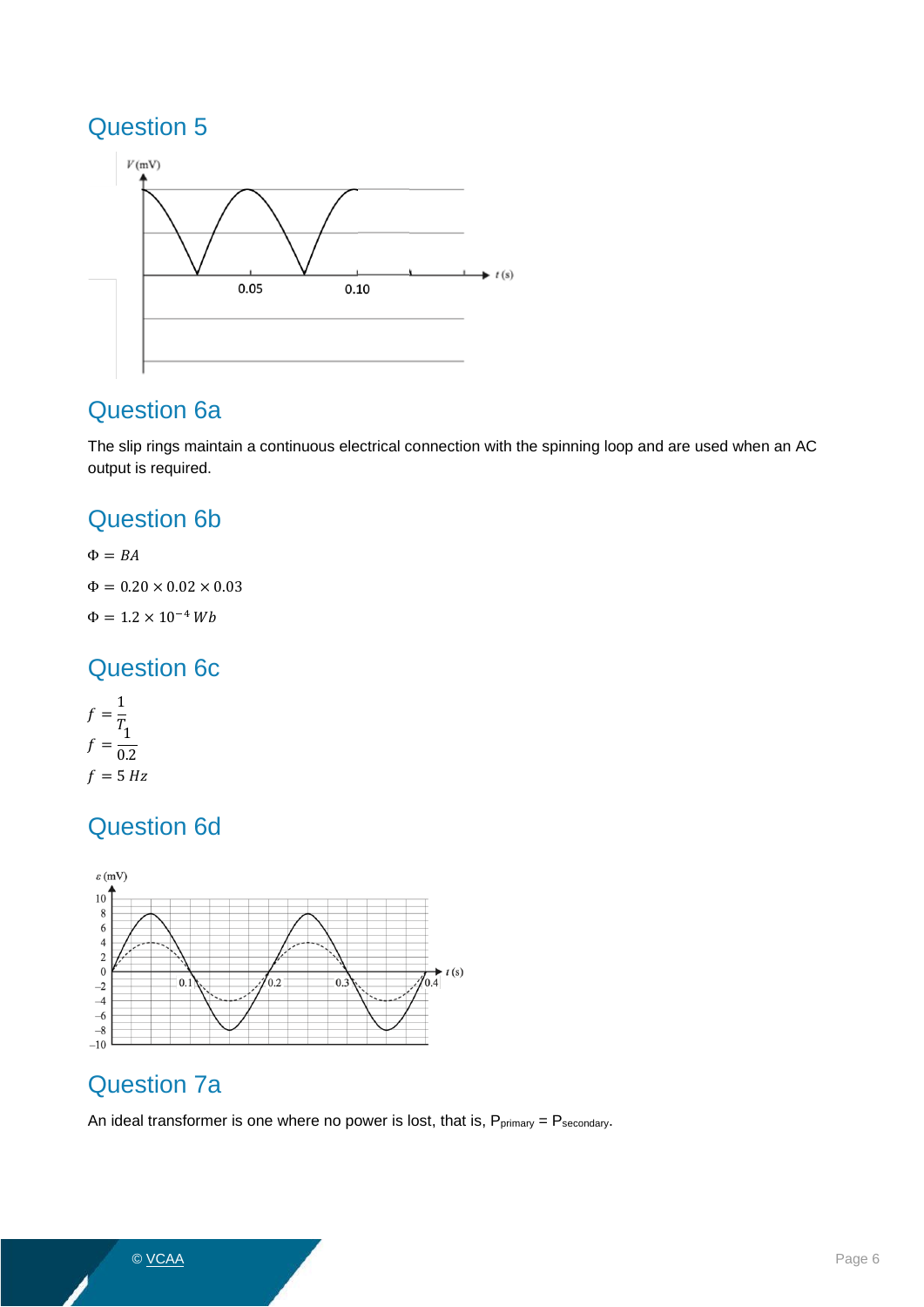#### Question 7b

 $N_p$  $\frac{N_p}{N_s} = \frac{V_p}{V_s}$ V<sub>s</sub>  $N_p$  $\frac{N_p}{N_s} = \frac{240}{12}$ 12  $N_p$  $\frac{N_p}{N_s} = \frac{20}{1}$ 1

Question 7c

 $P = \frac{V^2}{R}$  $\boldsymbol{R}$  $P = \frac{12^2}{6}$ 6  $P = 24 W$ 

### Question 7d

 $R_{wire} = 12 \times 2 \times 0.05 = 1.2 \; \Omega$ 

Total resistance =  $6 + 1.2 = 7.2 \Omega$ 

$$
I = \frac{V}{R} = \frac{12}{7.2} = 1.67 A
$$

 $V_{globe} = 1.67 \times 6.0 = 10 V$ 

### Question 7e

There is less power delivered to Light 1 compared to Light 2.

Power is lost along the transmission lines.

The observed brightness is proportional to the delivered power.

### Question 8a



### Question 8b

 $F_{tow} = mg \sin\theta$  $F_{tow} = 200 \times 9.8 \times \sin 15$  $F_{tow} = 507 N$ 

© <u>VCAA</u> Page 7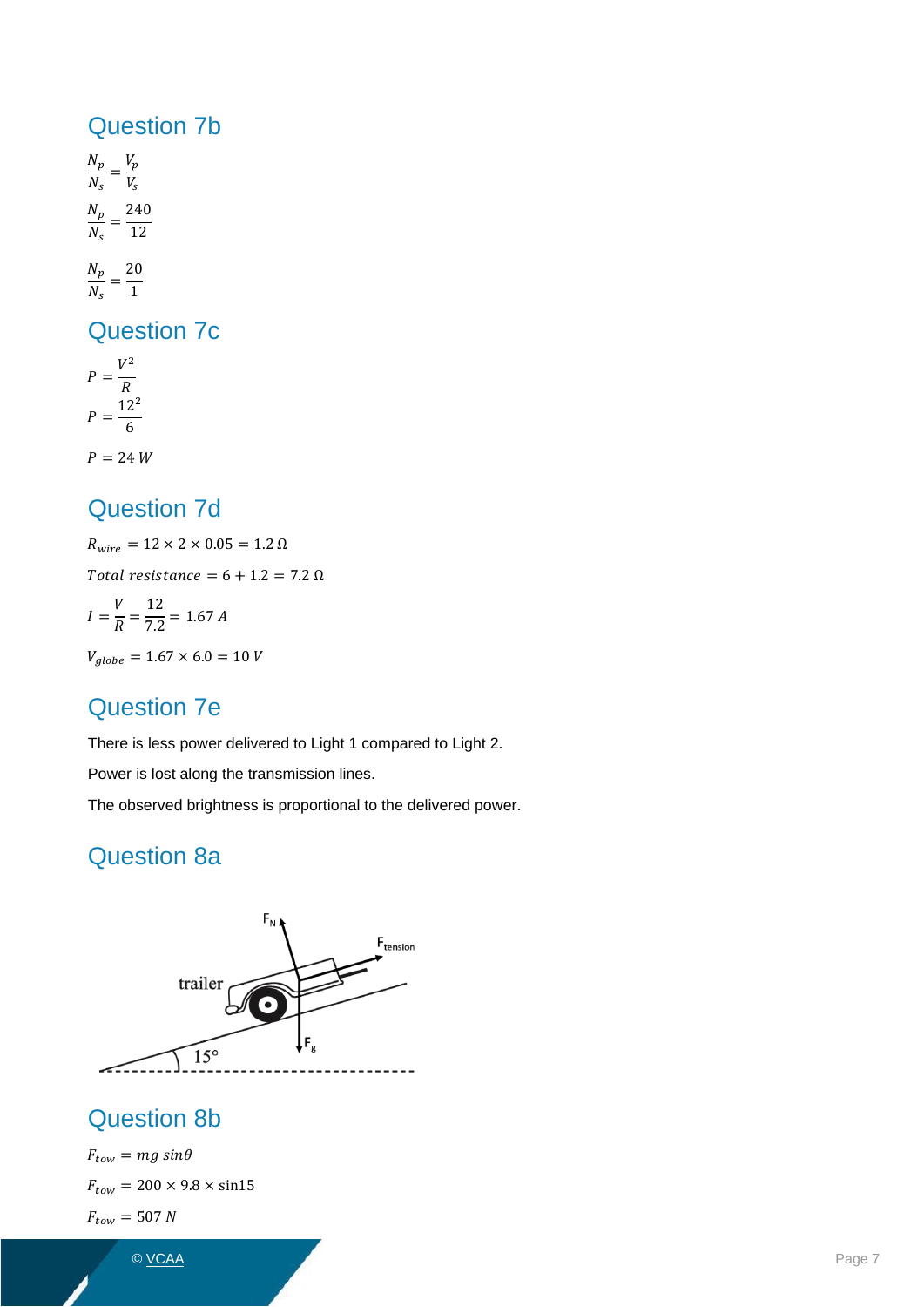### Question 8c

 $GPE_{gained} = mg\Delta h$  $GPE_{gained} = 950 \times 9.8 \times 100 \times sin15$  $GPE_{gained} = 241 kJ$ 

### Question 9a

Acceleration at W is greater than zero and less than 9.8 m s<sup>-2</sup>.

Acceleration at X is zero.

Acceleration at Y is greater than zero and directed to the left.

### Question 9b

$$
mgh = \frac{1}{2}kx^2
$$
  
5.0 × 9.8 × h = 0.5 × 100 × 3.0<sup>2</sup>

$$
h=9.2\;m
$$

### Question 9c

1  $\frac{1}{2}kx^2 = \frac{1}{2}$  $\frac{1}{2}mv^2$  $0.5 \times 100 \times 3^2 = 0.5 \times 5.0 \times v^2$  $v = 13.4 \ m \ s^{-1}$  $p=mv$  $p = 5.0 \times 13.4$  $p = 67$   $kg$  m s $^{-1}$ 

### Question 9d

The momentum is transferred to the earth.

### Question 10a

$$
\gamma = \frac{1}{\sqrt{1 - \frac{v^2}{c^2}}}
$$
\n
$$
\gamma = \frac{1}{\sqrt{1 - 0.984^2}}
$$
\n
$$
\gamma = 5.61
$$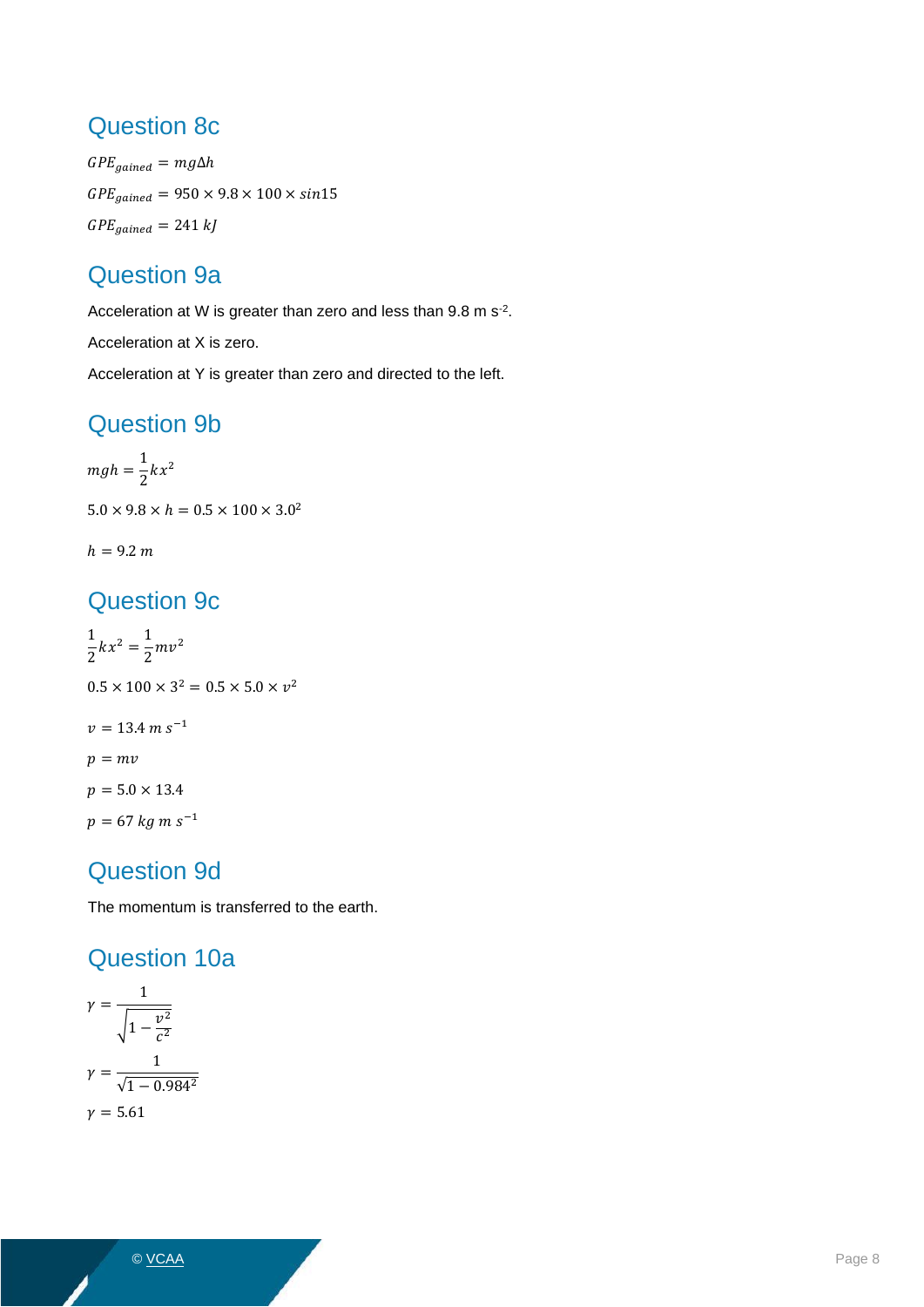#### Question 10b

 $t=\frac{d}{t}$  $\mathcal{V}$  $t = \frac{4.37}{0.00}$ 0.984  $t = 4.44 y$ 

### Question 11a

 $T=\frac{1}{f}$ f  $T=\frac{1}{40}$ 40  $T = 25$  msec

### Question 11b



### Question 12a

R2 must be half a wavelength (9.0 m) further from X than R1.

 $72 + 9 = 81$  m

### Question 12b

The observations are due to interference.

Destructive interference is occurring at X and constructive interference is occurring at Y.

Interference is a wave phenomenon.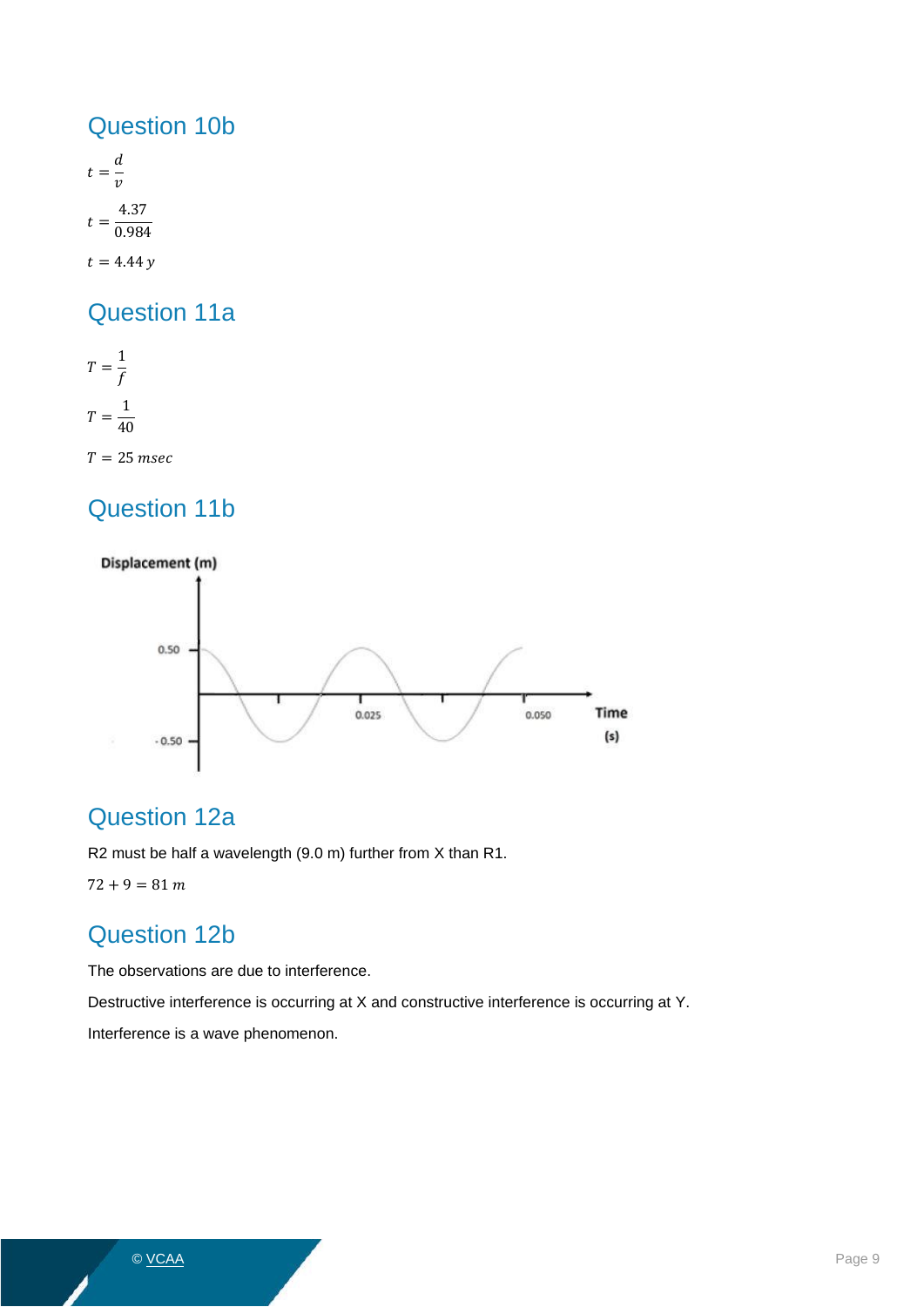### Question 13a



### Question 13b

$$
\theta_c = \sin^{-1}\left(\frac{n_2}{n_1}\right)
$$

$$
\theta_c = \sin^{-1}\left(\frac{1.42}{1.56}\right)
$$

 $\theta_c = 65.5^\circ$ 

Refraction will occur is the incident angle is between 0˚ and 65.5˚

### Question 14

Diffraction depends on the ratio:  $\frac{\lambda}{w}$ . If this ratio is close to 1 then diffraction is most obvious. At 10,000 Hz,  $\frac{\lambda}{w} = \frac{0.03}{0.8}$  $\frac{0.03}{0.8}$  = 3.75 × 10<sup>-2</sup> so diffraction is minimal. At 100 Hz,  $\frac{\lambda}{w} = \frac{3.34}{0.8}$  $\frac{0.54}{0.8}$  = 4.18 so diffraction is much more significant.

### Question 15a

$$
E = \frac{hc}{\lambda}
$$
  

$$
E = \frac{4.14 \times 10^{-15} \times 3 \times 10^8}{400 \times 10^{-9}}
$$

 $E = 3.1 eV$ 

This is below the work function so no photoelectrons will be emitted.

### Question 15b

5.4 eV is greater than the work function so a photoelectron will be emitted with a kinetic energy of 0.5 eV.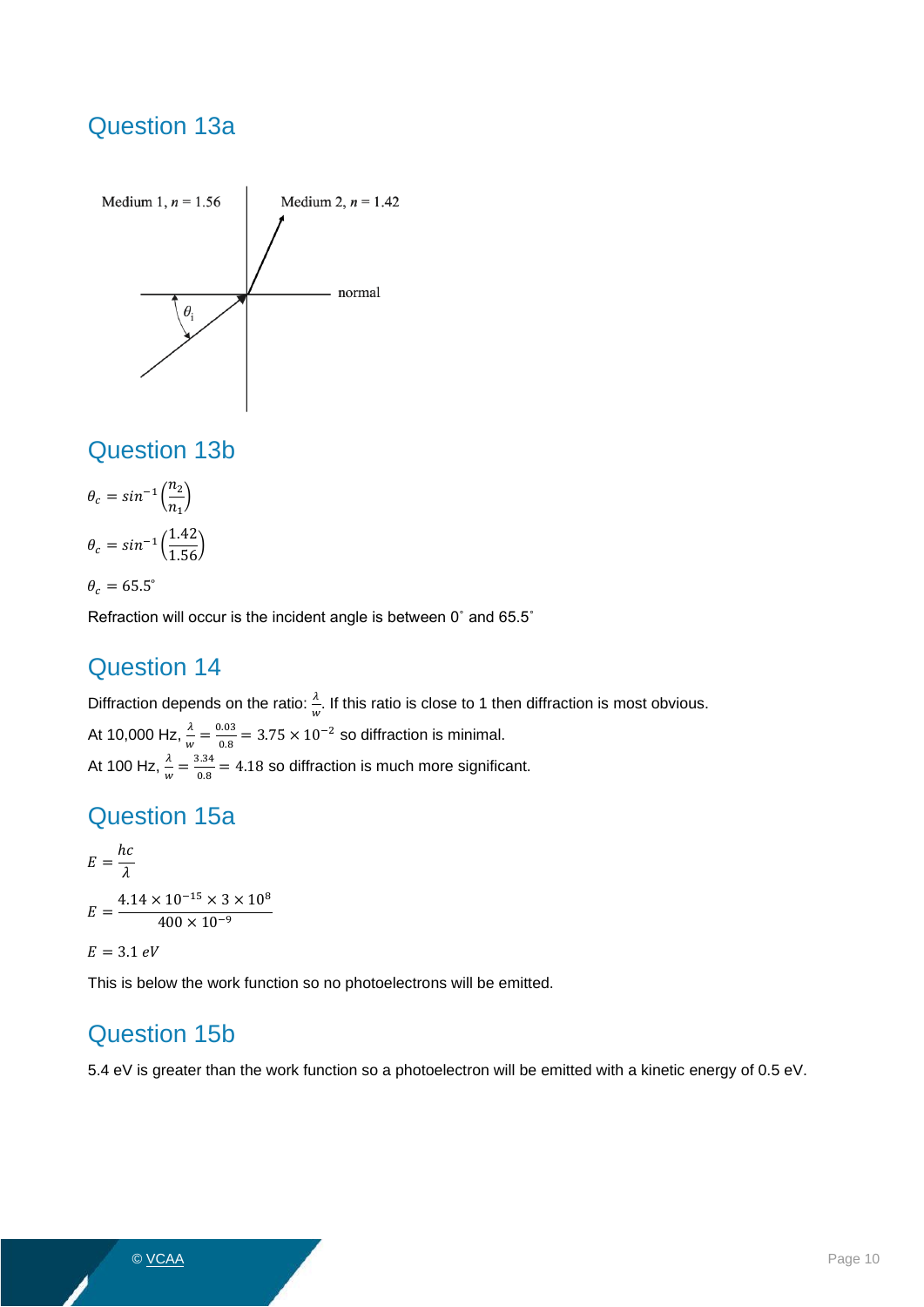### Question 15c

The experiment supports the particle model of light.

The model suggests a threshold frequency and no electrons were emitted by the 400 nm light.

The model suggests that the energy of the photon is dependent on its frequency and the higher frequency light did produce photoelectrons.

Other findings of other photoelectric effect experiments, such as the absence of a time delay, are not supported by this particular experiment.

#### Question 16a

$$
E = \frac{hc}{\lambda}
$$
  

$$
E = \frac{4.14 \times 10^{-15} \times 3 \times 10^8}{2.0 \times 10^{-9}}
$$

 $E = 621 eV$ 

#### Question 16b

Diffraction depends on the ratio:  $\frac{\lambda}{w}$ .

In this case the ratio is  $\frac{2.0 \times 10^{-9}}{5 \times 10^{-8}}$  = 4 × 10<sup>-2</sup> so little, if any, diffraction will be observed.



### Question 17a

The diagram may have suggested to students that there is a discrete energy level at 10.4 eV with ionisation occurring beyond this point. While the intent of the question was that ionisation would occur at, or even slightly before, 10.4 eV and hence no electron transition down from this level would be possible, the assessment process favoured the students who may not have interpreted the diagram in that way.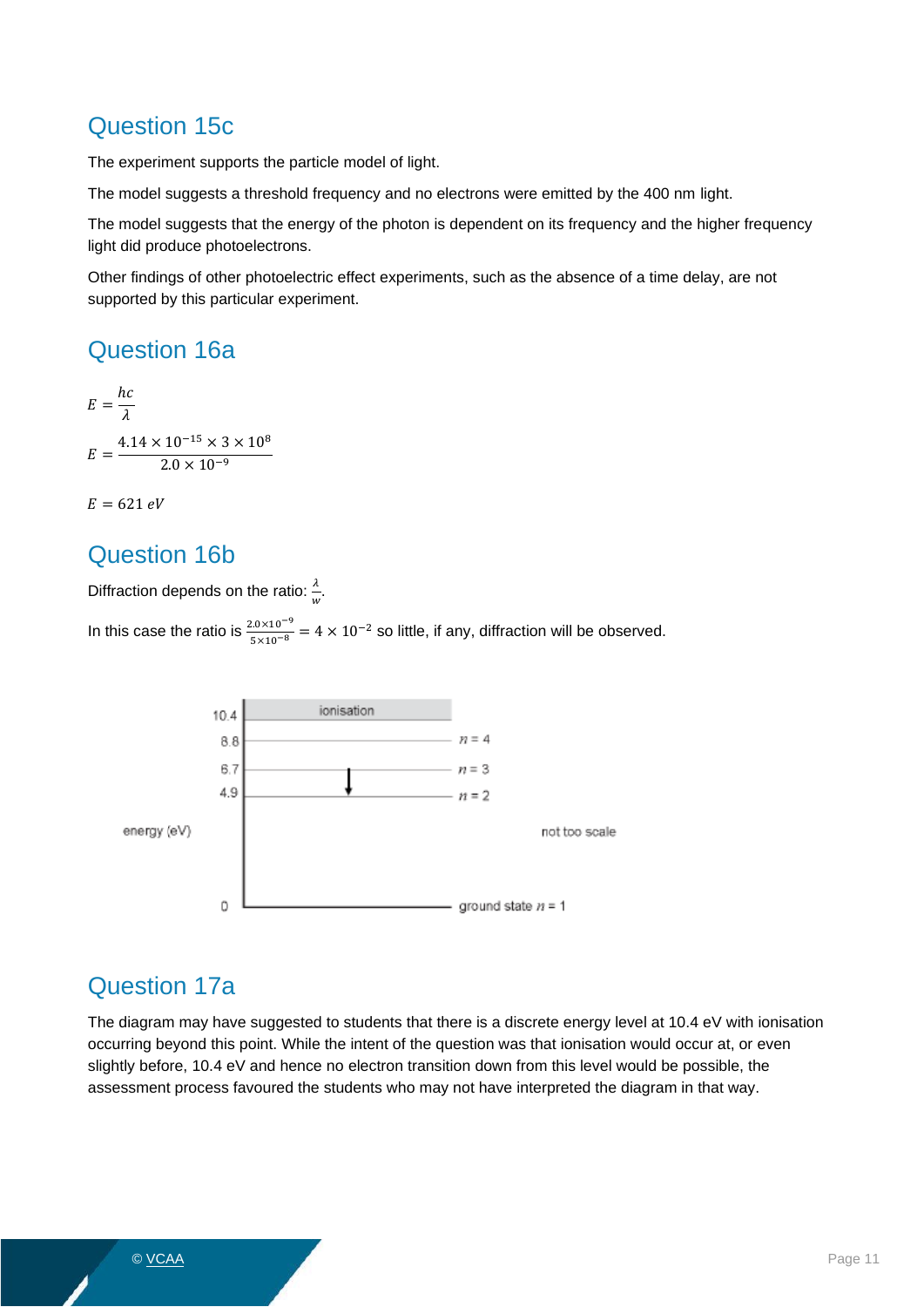#### Question 17b

 $\Delta E_{eV} = 6.7 eV$  $\Delta E_J = 6.7 \times 1.6 \times 10^{-19}$  $\Delta E_I = 1.07 \times 10^{-18} J$ 

### Question 17c

Nothing will happen.

2.1 eV is not enough energy to transition to any higher state.

### Question 18a

 $F = m \frac{\Delta v}{\Delta t}$  $\Delta t$  $\Delta v = 3.3 - (-3.6) = 6.9 \, m \, s^{-1}$  $F = 50 \times 10^{-3} \times \frac{6.9}{40 \times 10^{-3}}$  $40 \times 10^{-3}$  $F = 8.6 N$ 

The force acts upwards.

### Question 18b

Some of the energy is converted to SPE in the ball.

The rest is lost as heat/sound.

### Question 18c

The momentum is transferred to the earth.

### Question 18d